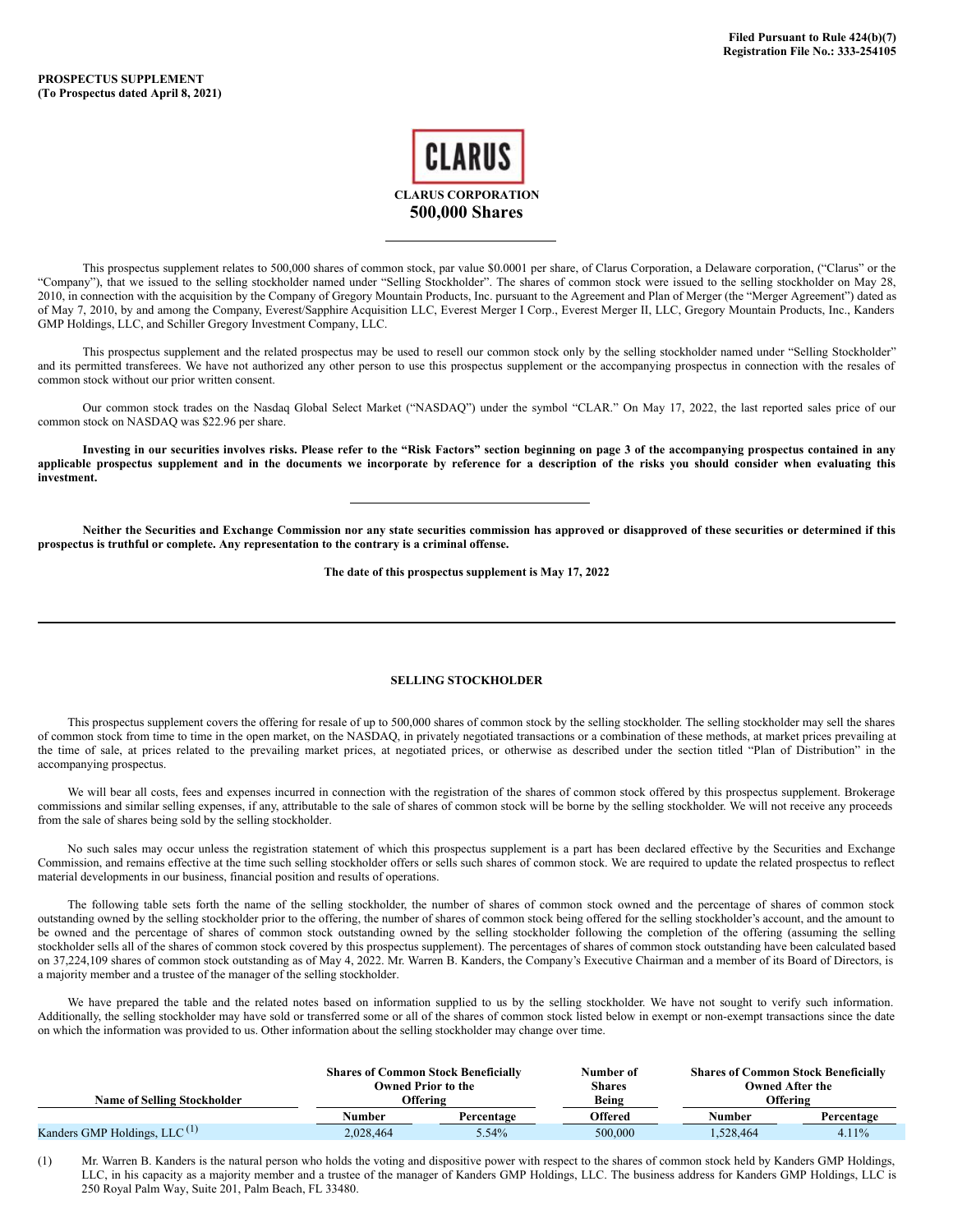Selling stockholders who are registered broker-dealers are "underwriters" within the meaning of the Securities Act. In addition, selling stockholders who are affiliates of registered broker-dealers are "underwriters" within the meaning of the Securities Act if such selling stockholder (a) did not acquire its shares of common stock in the ordinary course of business or (b) had an agreement or understanding, directly or indirectly, with any person to distribute the common shares. To our knowledge, the selling stockholder is not a registered broker-dealer or an affiliate of a registered broker-dealer which received any securities as underwriting compensation.



**CLARUS CORPORATION** \$250,000,000 **Common Stock Preferred Stock Debt Securities Guarantees of Debt Securities Warrants**

We may offer, issue and sell, from time to time, in one or more offerings and series, together or separately, shares of our common stock, shares of our preferred stock, debt securities guarantees of debt securities or warrants up to an aggregate amount of \$250,000,000.

In addition, selling stockholders may offer and resell from time to time up to 2,028,464 shares of our common stock that were previously issued in a private transaction.

This prospectus provides a general description of these securities that we may offer and the general manner in which we will offer them. Each time any of our securities is offered using this prospectus, we and/or any of our selling stockholders, where applicable, will provide a prospectus supplement and attach it to this prospectus. The applicable prospectus supplement will contain more specific information about the offering. The applicable prospectus supplement may also add, update or change the information in this prospectus and will also describe the specific manner in which we will offer the common stock.

# This prospectus may not be used to offer or sell securities without a prospectus supplement which includes a description of the method and terms of the **offering.**

You should carefully read this prospectus and any accompanying prospectus supplement, together with the documents we incorporate by reference, before you invest in our common stock.

We may offer and sell these securities to or through one or more underwriters, dealers and agents or directly to purchasers, or through a combination of these methods, on a continuous or delayed basis. The names of any underwriters, dealers or agents will be included in a prospectus supplement. If any agents, dealers or underwriters are involved in the sale of any securities, the applicable prospectus supplement will set forth any applicable commissions or discounts. The applicable prospectus supplement will provide the specific terms of the plan of distribution.

Our common stock is listed on the Nasdaq Global Select Market under the symbol "CLAR."

Investing in our securities involves risks. Please refer to the "Risk Factors" section contained in any applicable prospectus supplement and in the documents we incorporate by reference for a description of the risks you should consider when evaluating this investment.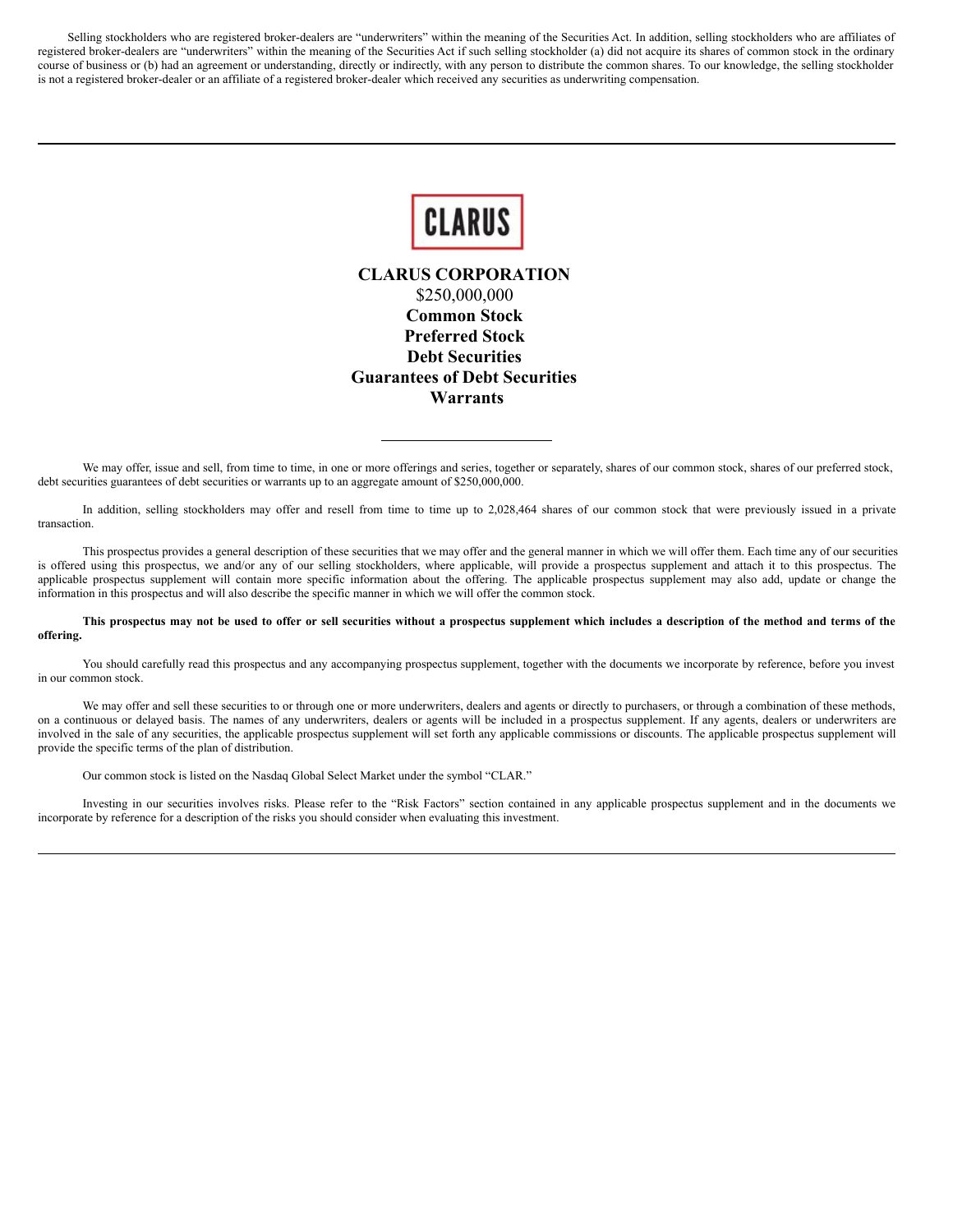Neither the Securities and Exchange Commission nor any state securities commission has approved or disapproved of these securities or determined if this **prospectus is truthful or complete. Any representation to the contrary is a criminal offense.**

**The date of this prospectus is April 8, 2021**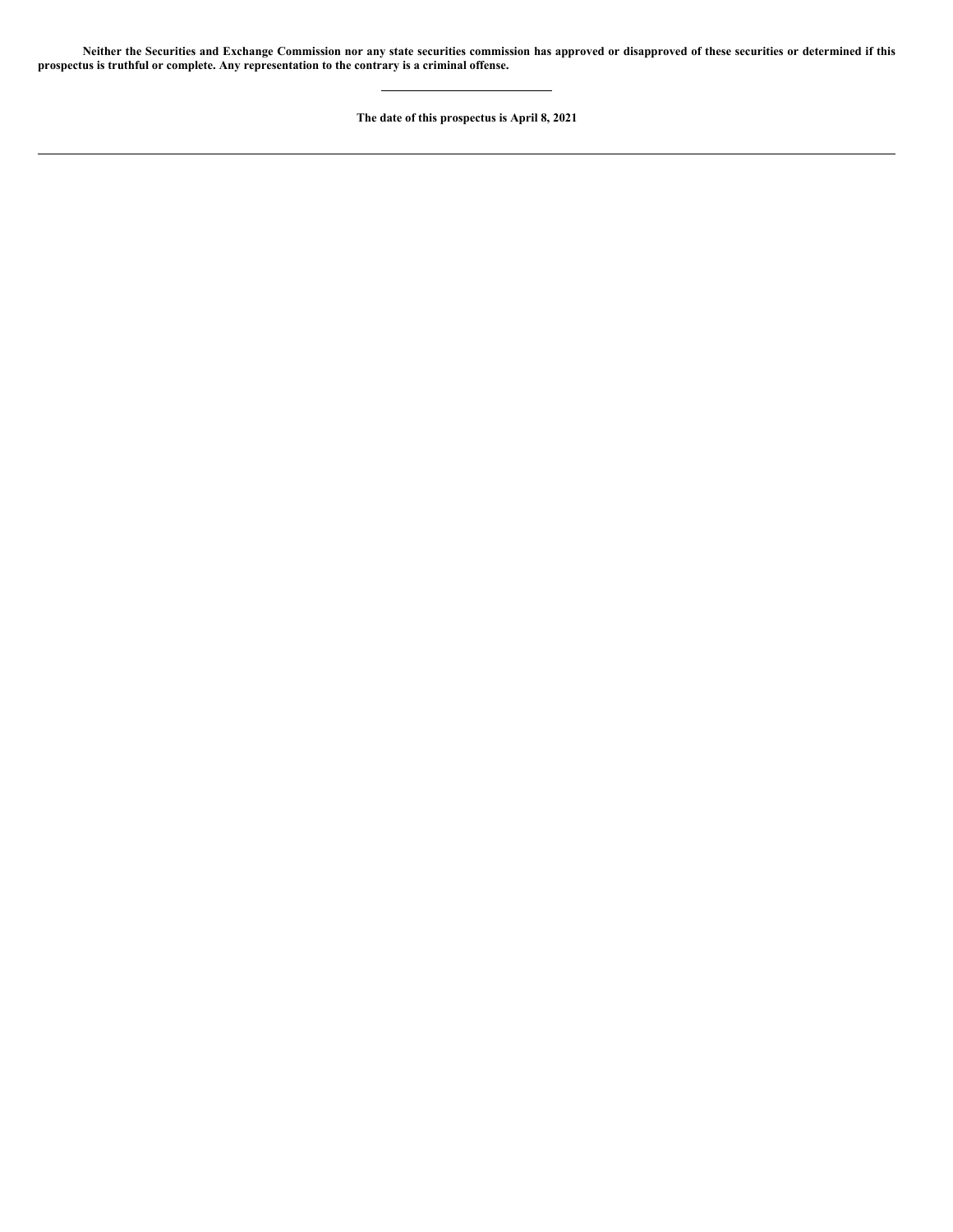#### **TABLE OF CONTENTS**

|                                                                                                            | Page |
|------------------------------------------------------------------------------------------------------------|------|
| <b>ABOUT THIS PROSPECTUS</b>                                                                               |      |
| <b>FORWARD-LOOKING STATEMENTS</b>                                                                          |      |
| <b>THE COMPANY</b>                                                                                         |      |
| <b>RISK FACTORS</b>                                                                                        |      |
| <b>USE OF PROCEEDS</b>                                                                                     |      |
| DESCRIPTION OF COMMON STOCK                                                                                |      |
| <b>DESCRIPTION OF PREFERRED STOCK</b>                                                                      |      |
| <b>DESCRIPTION OF DEBT SECURITIES</b>                                                                      |      |
| <b>DESCRIPTION OF GUARANTEES OF THE DEBT SECURITIES</b>                                                    |      |
| <b>DESCRIPTION OF WARRANTS</b>                                                                             |      |
| ANTI-TAKEOVER EFFECTS OF CERTAIN PROVISIONS OF DELAWARE LAW AND OURCERTIFICATE OF INCORPORATION AND BYLAWS |      |
| <b>SELLING STOCKHOLDERS</b>                                                                                |      |
| <b>PLAN OF DISTRIBUTION</b>                                                                                |      |
| WHERE YOU CAN FIND MORE INFORMATION                                                                        | 10   |
| INCORPORATION OF CERTAIN DOCUMENTS BY REFERENCE                                                            | 10   |
| <b>EXPERTS</b>                                                                                             |      |
| <b>LEGAL MATTERS</b>                                                                                       |      |

## <span id="page-3-0"></span>**ABOUT THIS PROSPECTUS**

This prospectus is part of a "shelf" registration statement on Form S-3 that we filed with the Securities and Exchange Commission, or the SEC, under the Securities Act of 1933, as amended, or the Securities Act, using a "shelf" registration process. Under this shelf registration process, we may, from time to time, offer and/or sell, in one or more offerings and series, together or separately, shares of our common stock, preferred stock, debt securities, guarantees of debt securities or warrants up to an aggregate amount of \$250,000,000. In addition, under this shelf process, the selling stockholders named in this prospectus or a prospectus supplement may sell from time to time up to 2,028,464 shares of our common stock. This prospectus only provides you with a general description of the securities that we may offer. Each time we offer and sell our securities, we will provide a prospectus supplement and attach it to this prospectus. The prospectus supplement will contain more specific information about the terms of the securities and the offering. The prospectus supplement may also add, update or change information contained in this prospectus. Any statement that we make in this prospectus will be modified or superseded by any inconsistent statement made by us in a prospectus supplement. Before purchasing any of our securities, you should read both this prospectus and any accompanying prospectus supplement together with the additional information described under the headings "Where You Can Find More Information" and "Incorporation of Certain Documents by Reference."

You should rely only on the information contained in this prospectus or any prospectus supplement and those documents incorporated by reference in this prospectus or any prospectus supplement. We have not authorized anyone to provide you with information different from that contained in this prospectus or any prospectus supplement. If anyone provides you with different or additional information you should not rely on it. This prospectus may only be used where it is legal to sell these securities. This prospectus is not an offer to sell, or a solicitation of an offer to buy, in any state where the offer or sale is prohibited. The information in this prospectus, any prospectus supplement or any document incorporated herein or therein by reference is accurate as of the date contained on the cover of such documents. Neither the delivery of this prospectus or any prospectus supplement, nor any sale made under this prospectus or any prospectus supplement will, under any circumstances, imply that the information in this prospectus or any prospectus supplement is correct as of any date after the date of this prospectus or any such prospectus supplement.

References in this prospectus to the "Company," "Clarus ," "we," "our," and "us," refer to Clarus Corporation.

#### i a s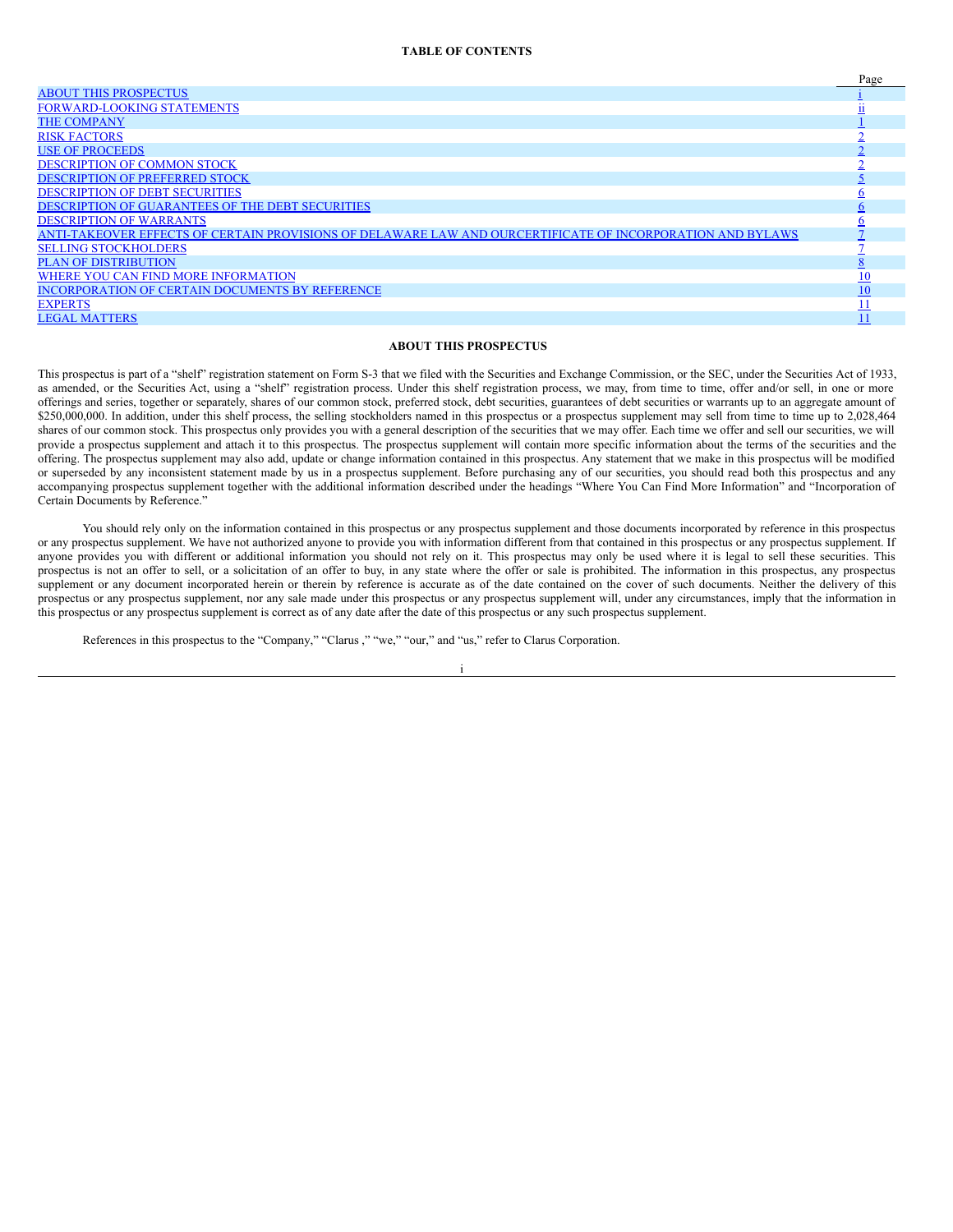### <span id="page-4-0"></span>**FORWARD-LOOKING STATEMENTS**

Certain statements included in this prospectus, any accompanying prospectus supplement and the documents incorporated by reference herein and therein are "forward-looking statements" within the meaning of the federal securities laws. Forward-looking statements are made based on our expectations and beliefs concerning future events impacting the Company and therefore involve a number of risks and uncertainties. We caution that forward-looking statements are not guarantees and that actual results could differ materially from those expressed or implied in the forward-looking statements.

Potential risks and uncertainties that could cause the actual results of operations or financial condition of the Company to differ materially from those expressed or implied by forward-looking statements in this prospectus, any accompanying prospectus supplement and the documents incorporated herein and therein include, but are not limited to, the overall level of consumer demand on our products; general economic conditions and other factors affecting consumer confidence, preferences, and behavior; disruption and volatility in the global currency, capital and credit markets; the financial strength of the Company's customers; the Company's ability to implement its business strategy; the ability of the Company to execute and integrate acquisitions; changes in governmental regulation, legislation or public opinion relating to the manufacture and sale of bullets and ammunition by our Sierra segment, and the possession and use of firearms and ammunition by our customers; the Company's exposure to product liability or product warranty claims and other loss contingencies; disruptions and other impacts to the Company's business, as a result of the COVID-19 global pandemic and government actions and restrictive measures implemented in response; stability of the Company's manufacturing facilities and suppliers, as well as consumer demand for our products, in light of disease epidemics and health-related concerns such as the COVID-19 global pandemic; the impact that global climate change trends may have on the Company and its suppliers and customers; the Company's ability to protect patents, trademarks and other intellectual property rights; the ability of our information technology systems or information security systems to operate effectively, including as a result of security breaches, viruses, hackers, malware, natural disasters, vendor business interruptions or other causes; our ability to properly maintain, protect, repair or upgrade our information technology systems or information security systems, or problems with our transitioning to upgraded or replacement systems; the impact of adverse publicity about the Company and/or its brands, including without limitation, through social media or in connection with brand damaging events and/or public perception; fluctuations in the price, availability and quality of raw materials and contracted products as well as foreign currency fluctuations; our ability to utilize our net operating loss carryforwards; changes in tax laws and liabilities, tariffs, legal, regulatory, political and economic risks; and the Company's ability to maintain a quarterly dividend. More information on potential factors that could affect the Company's financial results is included from time to time in the Company's public reports filed with the Securities and Exchange Commission, including the Company's Annual Report on Form 10-K, Quarterly Reports on Form 10-Q and Current Reports on Form 8-K. All forward-looking statements included in this prospectus are based upon information available to the Company as of the date of this prospectus, and speak only as the date hereof. We assume no obligation to update any forward-looking statements to reflect events or circumstances after the date of this prospectus.

You should also read carefully the factors described or referred to in the "Risk Factors" section of this prospectus, any accompanying prospectus supplement and the documents incorporated by reference herein and therein, to better understand the risks and uncertainties inherent in our business and underlying any forward-looking statements. Any forward-looking statements that we make in this prospectus, any accompanying prospectus supplement and the documents incorporated by reference herein as well as other written or oral statements by us or our authorized officers on our behalf, speak only as of the date of such statement, and we undertake no obligation to update such statements. Comparisons of results for current and any prior periods are not intended to express any future trends or indications of future performance, unless expressed as such, and should only be viewed as historical data.

ii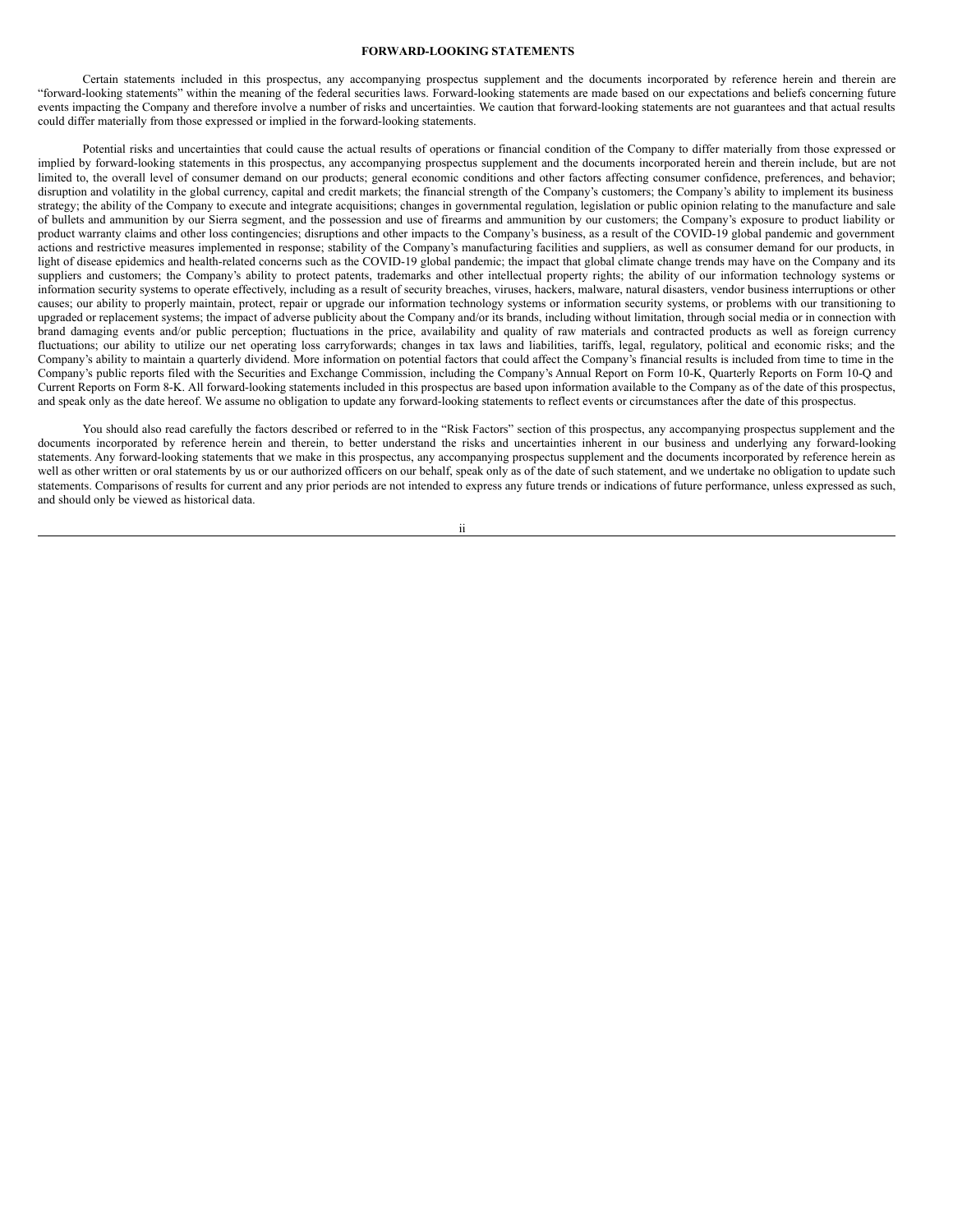#### <span id="page-5-0"></span>**Company Overview**

Headquartered in Salt Lake City, Utah, Clarus, a company focused on the outdoor and consumer industries, is seeking opportunities to acquire and grow businesses that can generate attractive shareholder returns. The Company has net operating tax loss carryforwards which it is seeking to redeploy to maximize shareholder value. Clarus' primary business is as a leading designer, developer, manufacturer and distributor of outdoor equipment and lifestyle products focused on the climb, ski, mountain, sport and skincare markets. The Company's products are principally sold under the Black Diamond®, Sierra®, Barnes®, PIEPS® and SKINourishment® brand names through outdoor specialty and online retailers, distributors and original equipment manufacturers throughout the U.S. and internationally.

#### **Market Overview**

Through our Black Diamond, PIEPS, and SKINourishment brands, we offer a broad range of products including: high-performance, activity-based apparel (such as shells, insulation, midlayers, pants and logowear); rock-climbing footwear and equipment (such as carabiners, protection devices, harnesses, belay devices, helmets, and iceclimbing gear); technical backpacks and high-end day packs; trekking poles; headlamps and lanterns; gloves and mittens; and skincare and other sport-enhancing products. We also offer advanced skis, ski poles, ski skins, and snow safety products, including avalanche airbag systems, avalanche transceivers, shovels, and probes. Through our Sierra and Barnes brands, we manufacture a wide range of high-performance bullets and ammunition for both rifles and pistols that are used for precision target shooting, hunting and military and law enforcement purposes.

# **Corporate Overview**

Clarus, incorporated in Delaware in 1991, acquired Black Diamond Equipment, Ltd. in May 2010 and changed its name to Black Diamond, Inc. in January 2011. In October 2012, we acquired PIEPS Holding GmbH and its subsidiaries.

On August 14, 2017, the Company changed its name from Black Diamond, Inc. to Clarus Corporation and its stock ticker symbol from "BDE" to "CLAR" on the NASDAQ stock exchange. On August 21, 2017, the Company acquired Sierra Bullets, L.L.C. On November 6, 2018, the Company acquired the assets of SKINourishment, Inc. On October 2, 2020, the Company completed the acquisition of certain assets and liabilities relating to the Barnes brand of bullets.

On August 6, 2018, the Company announced that its Board of Directors approved the initiation of a quarterly cash dividend program of \$0.025 per share of the Company's common stock (the "Quarterly Cash Dividend") or \$0.10 per share on an annualized basis. The declaration and payment of future Quarterly Cash Dividends is subject to the discretion of and approval of the Company's Board of Directors. On May 1, 2020, the Company announced that, in light of the operational impact of the COVID-19 pandemic, its Board of Directors temporarily replaced its Quarterly Cash Dividend with a stock dividend. On October 19, 2020, the Company announced that its Board of Directors approved the reinstatement of its Quarterly Cash Dividend. On January 29, 2021, the Company announced that its Board of Directors approved the payment on February 19, 2021 of the Quarterly Cash Dividend to the record holders of shares of the Company's common stock as of the close of business on February 8, 2021.

Our headquarters are located at 2084 East 3900 South, Salt Lake City, Utah 84124 and our telephone number is (801) 278-5552.

Our website address is www.claruscorp.com. The content contained in, or that can be accessed through, our website is not part of this prospectus. See "Where You Can Find More Information" and "Incorporation of Certain Documents by Reference."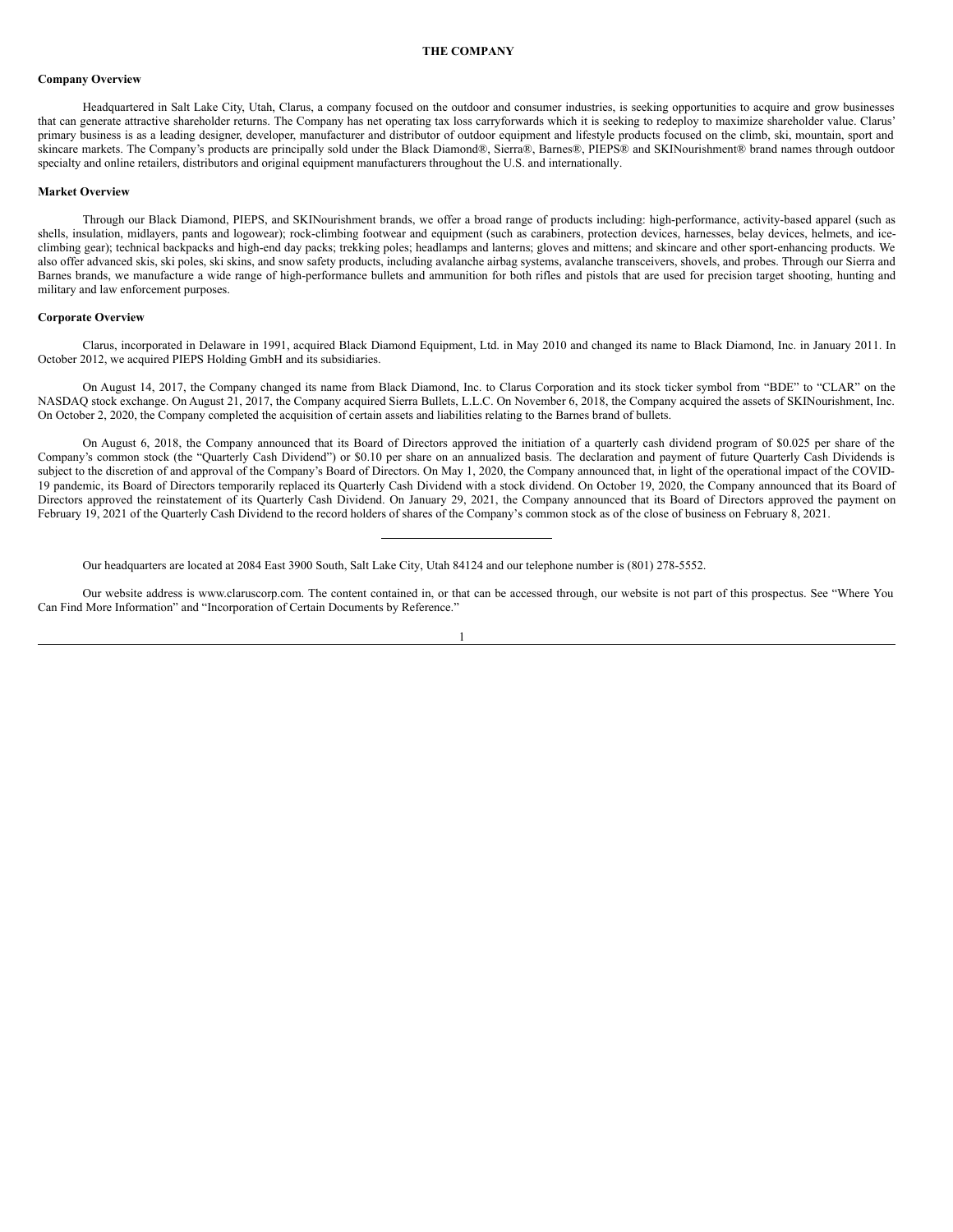### <span id="page-6-0"></span>**RISK FACTORS**

Investing in our securities involves risk. Please carefully consider the risk factors described in our periodic and current reports filed with the SEC, which are incorporated by reference in this prospectus, as well as any risks that may be set forth in the prospectus supplement relating to a specific security. Before making an investment decision, you should carefully consider these risks as well as other information we include or incorporate by reference in this prospectus or include in any applicable prospectus supplement. These risks could materially affect our business, results of operations or financial condition and cause the value of our securities to decline. You could lose all or part of your investment. Additional risks and uncertainties not presently known to us or that we deem currently immaterial may also impair our business operations.

### <span id="page-6-1"></span>**USE OF PROCEEDS**

The use of proceeds from the sale of our securities will be specified in the applicable prospectus supplement.

Unless stated otherwise in an accompanying prospectus supplement, we will use the net proceeds from the sale of securities described in this prospectus for general corporate purposes.

When a particular series of securities is offered, the accompanying prospectus supplement will set forth our intended use for the net proceeds received from the sale of those securities. Pending application for specific purposes, the net proceeds may be invested in marketable securities.

We will not receive any proceeds from any sales of common stock by selling stockholders.

### <span id="page-6-2"></span>**DESCRIPTION OF COMMON STOCK**

The following description of our common stock does not purport to be complete and is subject in all respects to applicable Delaware law and qualified by reference to the provisions of our Amended and Restated Certificate of Incorporation, as amended (the "Certificate of Incorporation"), Amended and Restated Bylaws, as amended (the "Bylaws"), and Rights Agreement. Copies of our Certificate of Incorporation, Bylaws, and Rights Agreement are incorporated by reference and will be sent to stockholders upon request. See "Where You Can Find More Information" and "Incorporation of Certain Documents by Reference."

#### *Authorized Common Stock*

We have authorized 100,000,000 shares of our common stock, par value \$0.0001 per share. As of March 3, 2021 there were 31,304,181 shares of our common stock outstanding.

#### *Voting Rights, Dividend Rights, Liquidation Rights and Other Rights*

Holders of common stock are entitled to one vote for each share held on all matters submitted to a vote of stockholders and do not have cumulative voting rights. Accordingly, as the Company has not implemented a staggered board of directors or granted stockholders cumulative voting rights, holders of a majority of the shares of common stock that are entitled to vote in any election of directors will have the ability to elect all of the directors standing for election. Holders of common stock are entitled to receive ratably such dividends, if any, as may be declared by the board of directors of the Company (the "Board") out of funds legally available therefor, subject to any preferential dividend rights of outstanding preferred stock of the Company. Upon the liquidation, dissolution or winding up of the Company, the holders of common stock are entitled to receive ratably the net assets of the Company available after the payment of all debts and other liabilities and subject to the prior rights of any outstanding preferred stock of the Company. Holders of common stock have no preemptive, subscription, redemption or conversion rights. The rights, preferences and privileges of holders of common stock are subject to, and may be adversely affected by, the rights of the holders of shares of any series of preferred stock which the Company may designate and issue in the future.

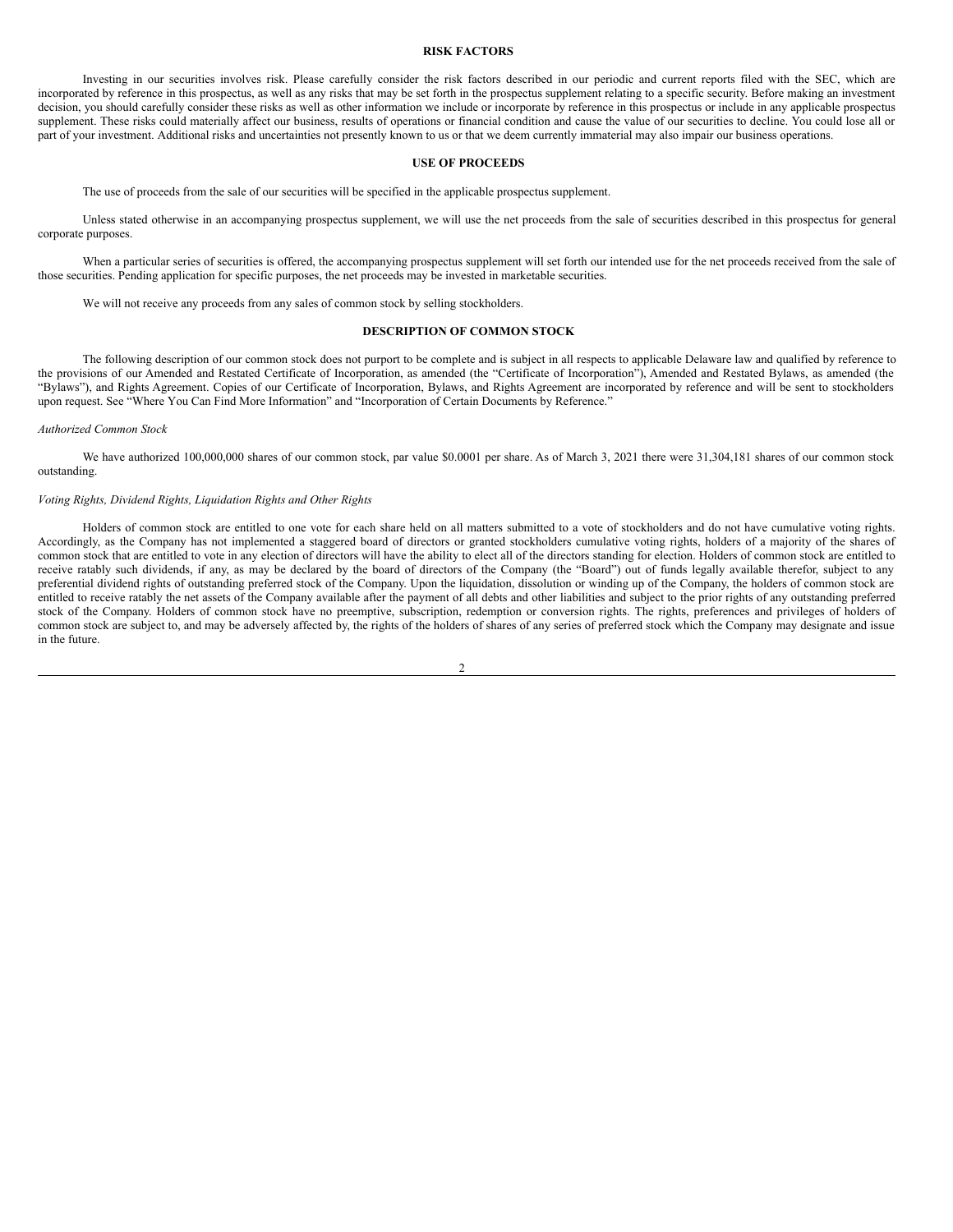#### *Acquisition Restrictions*

To help ensure the preservation of its net operating loss carryforwards ("NOLs"), the Company's Certificate of Incorporation generally restricts any person from attempting to purchase or acquire (any such purchase or acquisition being an "Acquisition"), any direct or indirect interest in Clarus' capital stock (or options, warrants or other rights to acquire Clarus' capital stock, or securities convertible or exchangeable into Clarus' capital stock), if such Acquisition would affect the percentage of Clarus' capital stock owned by a 5% stockholder (the "Acquisition Restrictions" and any person attempting such an Acquisition, being referred to as a "Restricted Holder"). For purposes of determining the existence and identity of, and the amount of capital stock owned by, any 5% stockholder or Restricted Holders, Clarus is entitled to rely conclusively on (a) the existence and absence of filings of Schedules 13D and 13G (or any similar schedules) as of any date and (b) its actual knowledge of the ownership of its capital stock. The Company's Certificate of Incorporation further provides that a Restricted Holder will be required, prior to the date of any proposed Acquisition, to request in writing (a "Request") that the Board review the proposed Acquisition and authorize or not authorize such proposed Acquisition. If a Restricted Holder seeks to effect an Acquisition, then at the next regularly scheduled meeting of the Board (which are generally held once during each calendar quarter) following the tenth business day after receipt by the Secretary of the Company of a Request, the Board will be required to determine whether to authorize the proposed Acquisition described in the Request. Any determination made by the Board as whether to authorize a proposed Acquisition will be made in the sole discretion and judgment of the Board. The Board shall promptly inform a Restricted Holder making the Request of such determination. Additionally, any Restricted Holder who makes such a Request shall reimburse Clarus, on demand, for all reasonable costs and expenses incurred by Clarus with respect to any proposed Acquisition, which may be material in relation to the Acquisition and will include the fees and expenses of any attorneys, accountants or other advisors retained by Clarus in connection with such determination.

The Company's Certificate of Incorporation provides that any person who knowingly violates the Acquisition Restrictions or any persons in the same control group with such person shall be jointly and severally liable to Clarus for, and shall indemnify and hold Clarus harmless against, any and all damages suffered as a result of such violation, including but not limited to damages resulting from a reduction in or elimination of the ability of Clarus to use its NOLs.

All certificates representing newly issued shares of the Company's capital stock or shares voted in favor of the Acquisition Restrictions and subsequently submitted for transfer, must bear the following legend:

"The Amended and Restated Certificate of Incorporation, as amended (the "Certificate of Incorporation") of the Corporation contains restrictions prohibiting the purchase or acquisition (collectively, the "Acquisition") of any capital stock without the authorization of the Board of Directors of the Corporation (the "Board of Directors"), if such Acquisition affects the percentage of capital stock that is treated as owned by a five percent shareholder (within the meaning of Section 382 of the Internal Revenue Code of 1986, as amended (the "Code"), and the Treasury Regulations promulgated thereunder), and such Acquisition would, in the sole discretion and judgment of the Board of Directors, jeopardize the Corporation's preservation of its U.S. federal income tax attributes pursuant to Section 382 of the Code and is not otherwise in the best interests of the Corporation and its stockholders. The Corporation will furnish without charge to the holder of record of this certificate a copy of the Certificate of Incorporation, containing the above-referenced restrictions on acquisitions of stock, upon written request to the Corporation at its principal place of business."

The Board has the discretion to approve an Acquisition of stock that would otherwise violate the Acquisition Restrictions in circumstances where it determines that such Acquisition is in the best interests of the Company and its stockholders. In determining whether or not to permit an Acquisition which may result in violation of the Acquisition Restrictions, the Board may consider factors it deems relevant including the likelihood that the Acquisition would result in an ownership change to occur that would limit the Company's use of its NOLs. In addition, the Board is authorized to eliminate the Acquisition Restrictions, modify the applicable allowable percentage ownership interest or modify any of the terms and conditions of the Acquisition Restrictions provided that the Board concludes in writing that such change is reasonably necessary or advisable to preserve the Company's NOLs or that the continuation of the affected terms and conditions of the Acquisition Restrictions is no longer reasonably necessary for such purpose.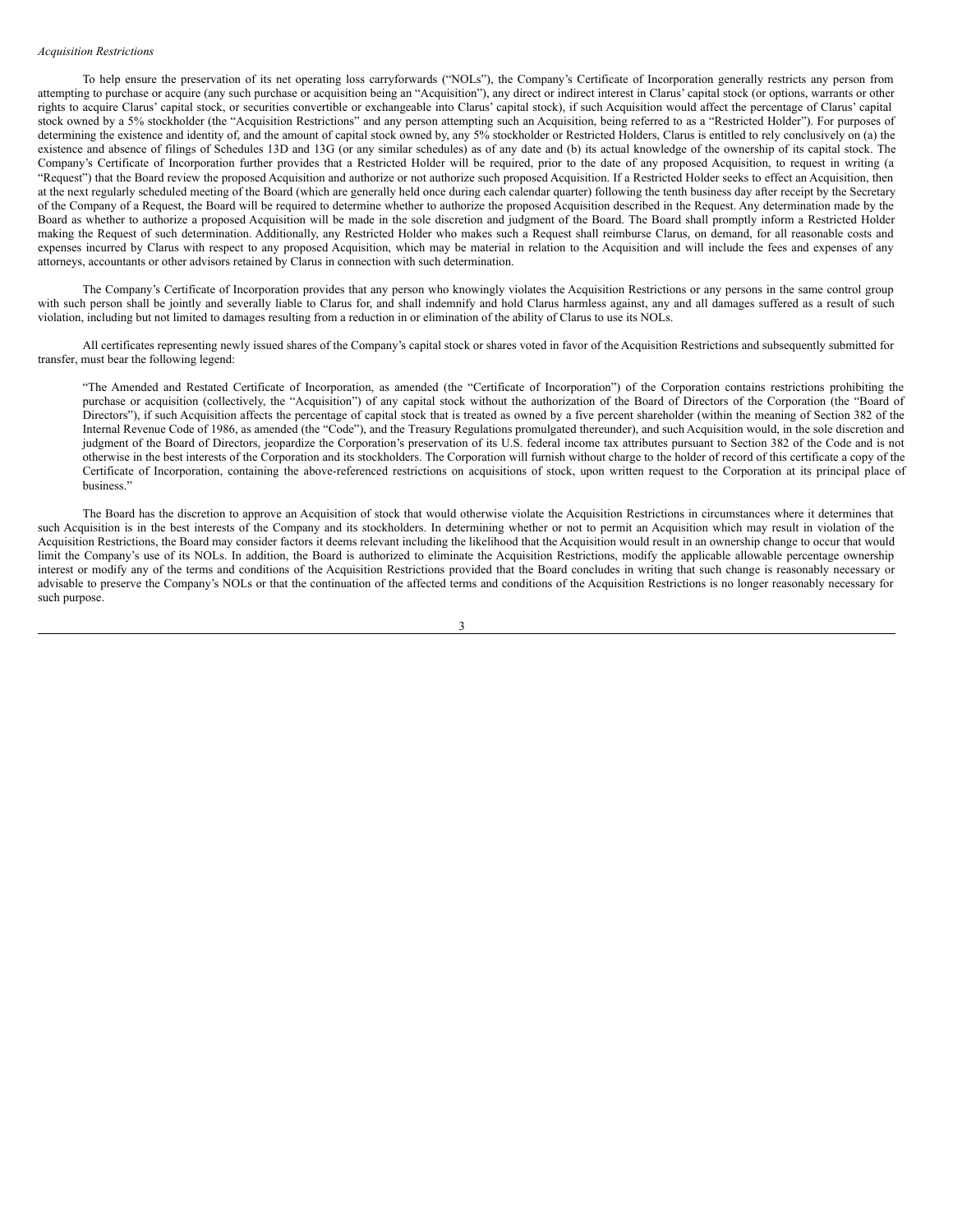The Acquisition Restrictions may have anti-takeover effects because they will restrict the ability of a person or entity or group thereof from accumulating an aggregate of 5% or more of the Company's capital stock and the ability of persons, entities or groups now owning 5% or more of the Company's capital stock from acquiring additional stock. Although the Acquisition Restrictions are designed as a protective measure to preserve and protect the Company's NOLs, the Acquisition Restrictions may have the effect of impeding or discouraging a merger, tender offer or proxy contest, even if such a transaction may be favorable to the interests of some or all of the Company's stockholders. This might prevent stockholders from realizing an opportunity to sell all or a portion of their shares of common stock at higher than market prices. In addition, the Acquisition Restrictions may delay the assumption of control by a holder of a large block of capital stock and the removal of incumbent directors and management, even if such removal may be beneficial to some or all of the Company's stockholders.

The foregoing description of the Acquisition Restrictions does not purport to be complete and is qualified in its entirety by reference to the Company's Certificate of Incorporation, which is incorporated herein by reference.

### *Preferred Share Purchase Rights*

On February 12, 2008, Clarus entered into a Rights Agreement (the "Rights Agreement") with American Stock Transfer & Trust Company that provides for the terms of a rights plan including a dividend distribution of one preferred share purchase right (a "Right") for each outstanding share of common stock. The dividend is payable to Clarus' stockholders of record as of the close of business on February 12, 2008 (the "Record Date").

The Board adopted the Rights Agreement to protect the Company's ability to carry forward its NOLs, which the Company believes are a substantial asset. The Rights Agreement is designed to assist in limiting the number of 5% or more owners and thus reduce the risk of a possible "change of ownership" under Section 382 of the Internal Revenue Code of 1986, as amended (the "Code"). Any such "change of ownership" under these rules would limit or eliminate the ability of the Company to use its existing NOLs for federal income tax purposes. However, there is no guarantee that the objective of preserving the value of the NOLs will be achieved. There is a possibility that certain stock transactions may be completed by stockholders or prospective stockholders that could trigger a "change of ownership," and there are other limitations on the use of NOLs set forth in the Code.

The Rights Agreement imposes a significant penalty upon any person or group that acquires 4.9% or more (but less than 50%) of Clarus' then-outstanding common stock without the prior approval of the Board. Stockholders who own 4.9% or more of Clarus' then-outstanding common stock as of the close of business on the Record Date, will not trigger the Rights Agreement so long as they do not increase their ownership of common stock. Moreover, the Board may exempt any person or group that owns 4.9% or more. A person or group that acquires a percentage of common stock in excess of the applicable threshold but less than 50% of Clarus' then-outstanding common stock is called an "Acquiring Person." Any Rights held by an Acquiring Person are void and may not be exercised.

The Board authorized the issuance of one Right per each share of common stock outstanding on the Record Date and further authorized the issuance of one Right (subject to adjustment as provided in the Rights Agreement) with respect to each share of common stock issued or delivered by Clarus after the Record Date but prior to the earlier of the Distribution Date (as defined below) or the expiration date of the Rights, or as otherwise provided in the Rights Agreement. If the Rights become exercisable, each Right would allow its holder to purchase from Clarus one one-hundredth of a share of Clarus' Series A Junior Participating Preferred Stock, par value \$0.0001 (the "Series A Preferred Stock"), for a purchase price of \$12.00. Each fractional share of Series A Preferred Stock would give the stockholder approximately the same dividend, voting and liquidation rights as one share of common stock. Prior to exercise, however, a Right will not give its holder any dividend, voting or liquidation rights.

The Rights will not be exercisable until 10 days after a public announcement by Clarus that a person or group has become an Acquiring Person. Until the date that the Rights become exercisable (the "Distribution Date"), Clarus' common stock certificates will evidence the Rights and will contain a notation to that effect. Any transfer of shares of common stock prior to the Distribution Date will constitute a transfer of the associated Rights. After the Distribution Date, the Rights will be separated from the common stock and be evidenced by a rights certificate, which Clarus will mail to all holders of the rights that are not void.

If a person or group becomes an Acquiring Person after the Distribution Date or already is an Acquiring Person and acquires more shares after the Distribution Date, all holders of Rights, except the Acquiring Person, may exercise their rights to purchase shares of Clarus' common stock with a market value of two times the purchase price (or other securities or assets as determined by the Board) upon payment of the purchase price (a "Flip-In Event"). After the Distribution Date, if a Flip-In Event has already occurred and Clarus is acquired in a merger or similar transaction, all holders of the Rights except the Acquiring Person may exercise their Rights upon payment of the purchase price to purchase shares of the acquiring corporation with a market value of two times the purchase price of the Rights (a "Flip-Over Event"). Rights may be exercised to purchase shares of Clarus' Series A Preferred Stock only after the occurrence of the Distribution Date and prior to the occurrence of a Flip-In Event as described above. A Distribution Date resulting from any occurrence described above would necessarily follow the occurrence of a Flip-In Event, in which case the Rights could be exercised to purchase shares of common stock or other securities as described above.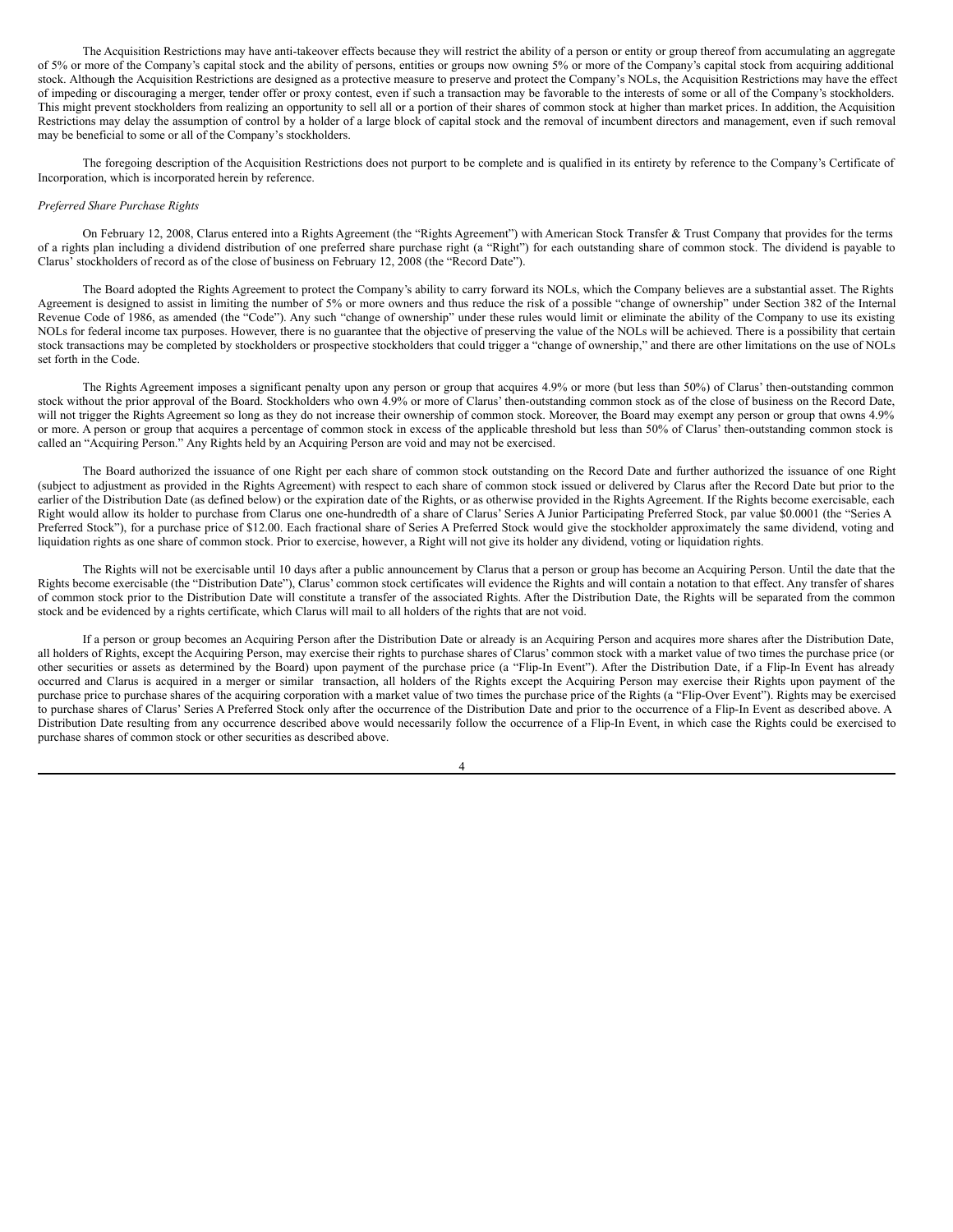The Rights will expire at such time the Board determines that the NOLs are fully utilized or no longer available under Section 382 of the Code or the Rights are earlier redeemed or exchanged by the Company as described below. The Board may redeem all (but not less than all) of the Rights for a redemption price of \$0.0001 per Right at any time prior to the later of the Distribution Date and the date of the first public announcement or disclosure by Clarus that a person or group has become an Acquiring Person. Once the Rights are redeemed, the right to exercise the Rights will terminate, and the only right of the holders of the Rights will be to receive the redemption price. The redemption price will be adjusted if Clarus declares a stock split or issues a stock dividend on its common stock. After the later of the Distribution Date and the date of the first public announcement by Clarus that a person or group has become an Acquiring Person, but before an Acquiring Person owns 50% or more of Clarus' outstanding common stock, the Board may exchange each Right (other than the Rights that have become void) for one share of common stock or an equivalent security.

The Board may adjust the purchase price of the Series A Preferred Stock, the number of shares of the Series A Preferred Stock issuable and the number of outstanding Rights to prevent dilution that may occur as a result of certain events, including a stock dividend, a stock split or a reclassification of the Series A Preferred Stock or common stock. No adjustments to the purchase price of less than 1% will be made.

Before the time the Rights cease to be redeemable, the Board may amend or supplement the Rights Agreement without the consent of the holders of the Rights, except that no amendment may decrease the redemption price below \$0.0001 per right. At any time thereafter, the Board may amend or supplement the Rights Agreement only to cure an ambiguity, to alter time period provisions, to correct inconsistent provisions or to make any additional changes to the Rights Agreement, but only to the extent that those changes do not impair or adversely affect any Rights holder and do not result in the Rights becoming redeemable.

The foregoing description of the Rights does not purport to be complete and is qualified in its entirety by reference to the Rights Agreement, which is incorporated herein by reference.

### <span id="page-9-0"></span>**DESCRIPTION OF PREFERRED STOCK**

The following is a description of certain general terms and provisions of our preferred stock. The particular terms of any series of preferred stock offered by us will be described in a prospectus supplement relating to such offering. The following description of our preferred stock does not purport to be complete and is subject in all respects to applicable Delaware law and qualified by reference to the provisions of our Certificate of Incorporation, Bylaws and the certificate of designation relating to each series of our preferred stock, which will be filed with the Securities and Exchange Commission at or prior to the time of issuance of such series of preferred stock.

Our Certificate of Incorporation authorizes our Board to issue, without further stockholder approval, up to 5,000,000 shares of preferred stock in one or more series, having a par value of \$0.0001 per share, 1,000,000 of which have been designated as Series A Junior Participating Preferred Stock, par value \$0.0001. See "Description of Common Stock – Preferred Share Purchase Rights." As of the date of this prospectus, no shares of our preferred stock were outstanding.

Our Board is authorized to fix the designation and relative rights for each series of preferred stock, and the applicable prospectus supplement will set forth with respect to such series, the following information:

- any dividend rights;
- any stated redemption and liquidation values or preference per share;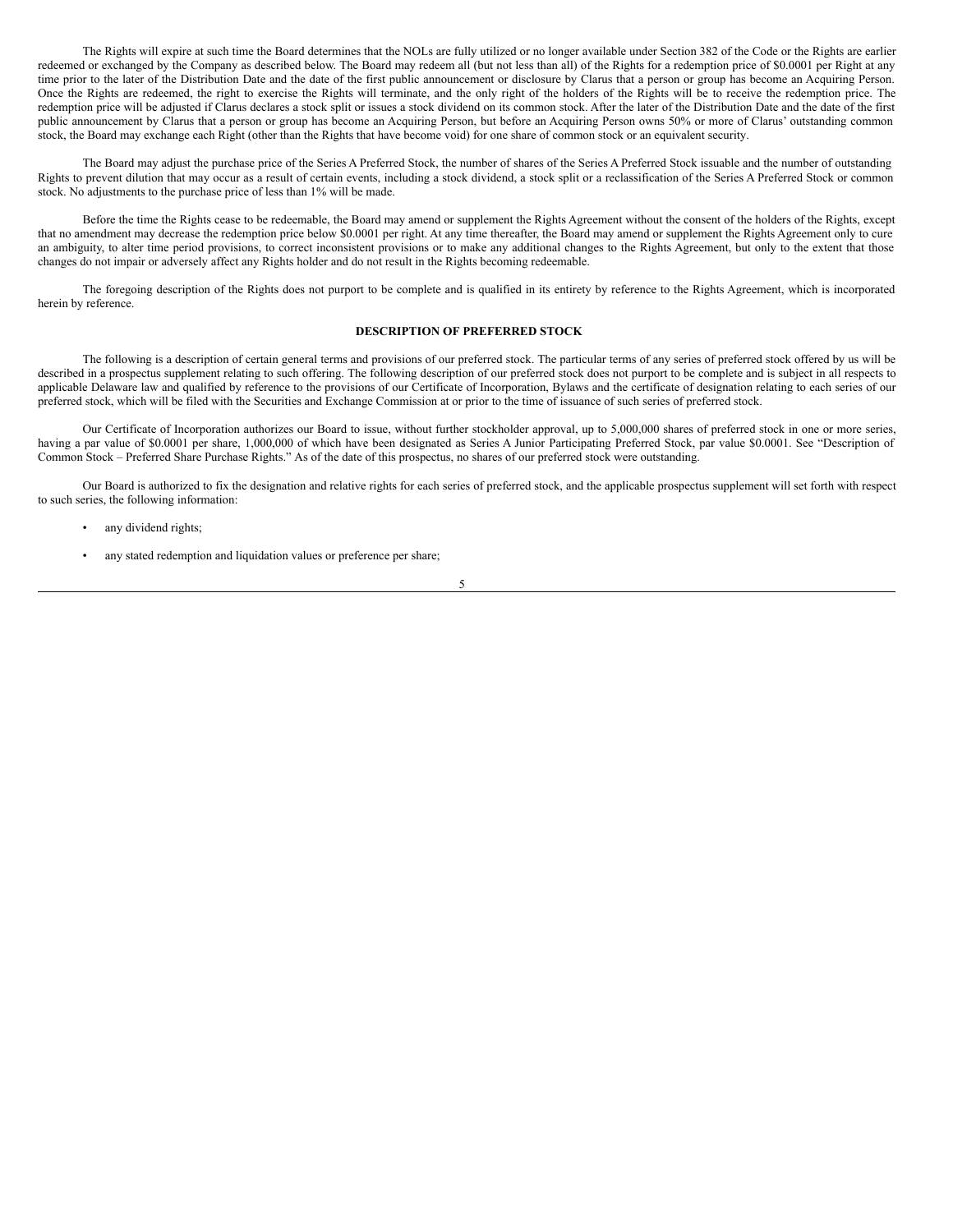- any sinking fund provisions;
- any conversion or exchange provisions;
- any participation rights;
- any voting rights; and
- the terms of any other preferences, limitations and restrictions, as are stated in the resolutions adopted by our Board and as are permitted by the Delaware General Corporation Law (the "DGCL").

The transfer agent and registrar for each series of preferred stock will be described in the applicable prospectus supplement.

### <span id="page-10-0"></span>**DESCRIPTION OF DEBT SECURITIES**

The debt securities may be senior debt securities or subordinated debt securities. The senior debt securities and the subordinated debt securities are together referred to in this prospectus as the "debt securities." The form of indenture is filed as an exhibit to the registration statement of which this prospectus forms a part. We will include in a supplement to this prospectus the specific terms of each series of debt securities being offered. The statements and descriptions in this prospectus or in any prospectus supplement regarding provisions of the debt securities and the indenture are summaries thereof, do not purport to be complete and are subject to, and are qualified in their entirety by reference to, all of the provisions of the indenture (and any amendments or supplements we may enter into from time to time which are permitted under such indenture) and the debt securities, including the definitions therein of certain terms.

Unless otherwise specified in a prospectus supplement, the debt securities will be our direct unsecured obligations. The indenture does not limit the aggregate principal amount of debt securities that we may issue and provides that we may issue debt securities from time to time in one or more series, in each case with the same or various maturities, at par or at a discount. Unless indicated in a prospectus supplement, we may issue additional debt securities of a particular series without the consent of the holders of the debt securities of such series outstanding at the time of the issuance. Any such additional debt securities, together with all other outstanding debt securities of that series, will constitute a single series of debt securities under the indenture.

# <span id="page-10-1"></span>**DESCRIPTION OF GUARANTEES OF THE DEBT SECURITIES**

If specified in the applicable prospectus supplement, certain of our subsidiaries will guarantee the debt securities. The particular terms of any guarantee will be described in the related prospectus supplement. Any guarantees will be joint and several and full and unconditional obligations of the guarantors. The obligations of each guarantor under its guarantee will be limited as necessary to prevent that guarantee from constituting a fraudulent conveyance or fraudulent transfer under applicable law.

### <span id="page-10-2"></span>**DESCRIPTION OF WARRANTS**

We may issue warrants for the purchase of our common stock, preferred stock or debt securities or any combination thereof. Warrants may be issued independently or together with our common stock, preferred stock or debt securities and may be attached to or separate from any such offered securities. Each series of warrants will be issued under a separate warrant agreement to be entered into between us and a bank or trust company, as warrant agent. The warrant agent will act solely as our agent in connection with the warrants. The warrant agent will not have any obligation or relationship of agency or trust for or with any holders or beneficial owners of warrants. Warrants will be offered and exercisable for United States dollars only. Warrant will be issued in registered form only. The particular terms of any warrants will be described in the related prospectus supplement.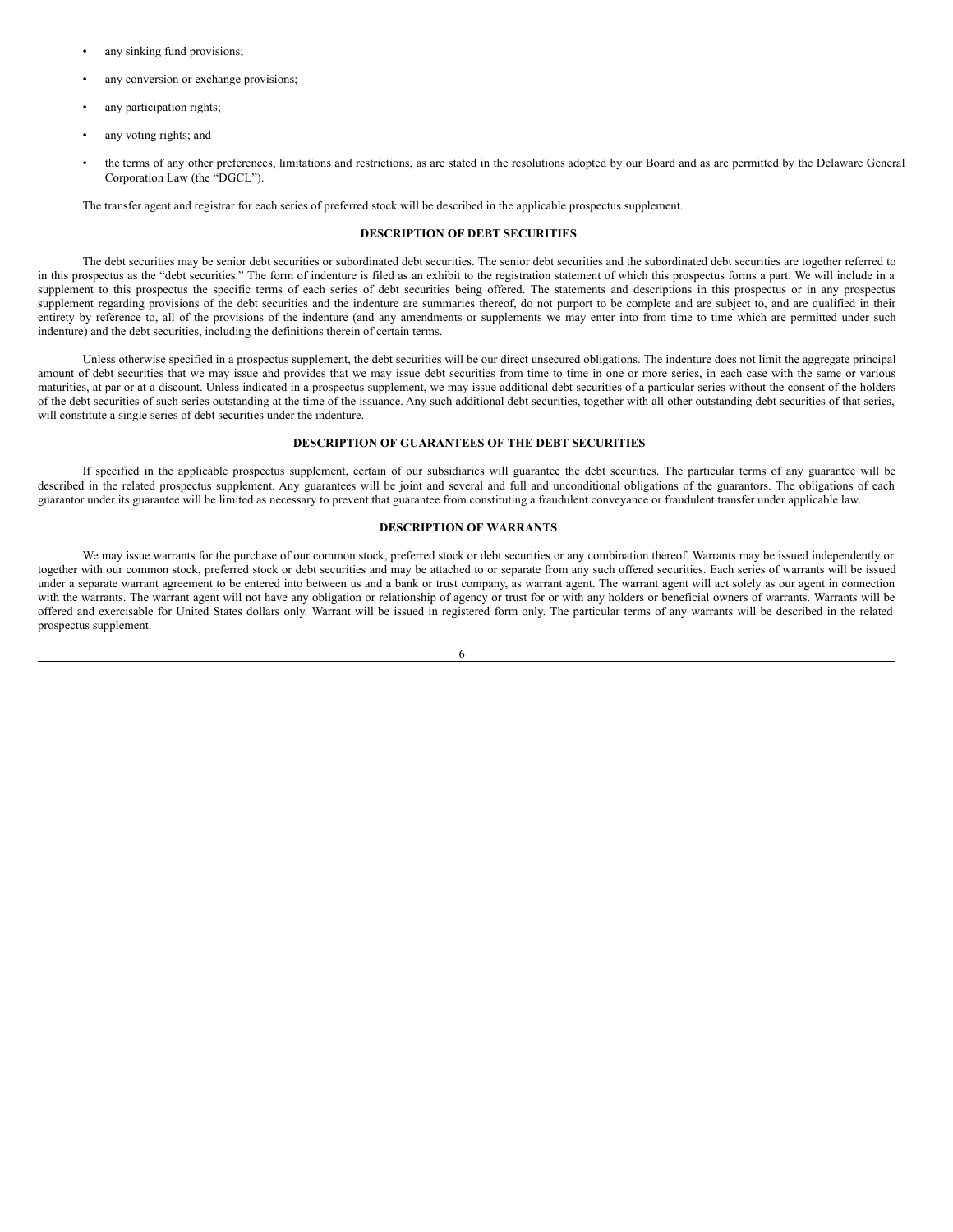# <span id="page-11-0"></span>**ANTI-TAKEOVER EFFECTS OF CERTAIN PROVISIONS OF DELAWARE LAW AND OUR CERTIFICATE OF INCORPORATION AND BYLAWS**

Certain provisions of the Certificate of Incorporation and Bylaws could have an anti-takeover effect. These provisions are intended to enhance the likelihood of continuity and stability in the composition of the Board and in the policies formulated by the Board and to discourage an unsolicited takeover of us if the Board determines that such takeover is not in the best interests of us and our stockholders. However, these provisions could have the effect of discouraging certain attempts to acquire us or remove incumbent management even if some or a majority of stockholders deemed such an attempt to be in their best interests.

The provisions in the Certificate of Incorporation and the Bylaws include: (a) a procedure which requires stockholders to nominate directors in advance of a meeting to elect such directors; (b) the authority to issue additional shares of preferred stock without stockholder approval; (c) the number of directors on our Board will be fixed exclusively by the Board; (d) any newly created directorship or any vacancy in our Board resulting from any increase in the authorized number of directors or the death, disability, resignation, retirement, disqualification, removal from office or other cause will be filled solely by the affirmative vote of a majority of the directors then in office, even if less than a quorum; and (e) our Bylaws may be amended by our Board.

The DGCL contains statutory "anti-takeover" provisions, including Section 203 of the DGCL which applies automatically to a Delaware corporation unless that corporation elects to opt-out as provided in Section 203. We, as a Delaware corporation, have not elected to opt-out of Section 203 of the DGCL. Under Section 203 of the DGCL, a stockholder acquiring more than 15% of the outstanding voting shares of a corporation (an "Interested Stockholder") but less than 85% of such shares may not engage in certain business combinations with the corporation for a period of three years subsequent to the date on which the stockholder became an Interested Stockholder unless prior to such date, the board of directors of the corporation approves either the business combination or the transaction which resulted in the stockholder becoming an Interested Stockholder, or the business combination is approved by the board of directors and by the affirmative vote of at least  $66^{2/3}$ % of the outstanding voting stock that is not owned by the Interested Stockholder.

### **Limitation of Liability and Indemnification of Officers and Directors**

Pursuant to provisions of the DGCL, we have adopted provisions in our Certificate of Incorporation that provide that our directors shall not be personally liable for monetary damages to us or our stockholders for a breach of fiduciary duty as a director to the full extent that the Securities Act permits the limitation or elimination of the liability of directors.

We have in effect a directors and officers liability insurance policy indemnifying our directors and officers and the directors and officers of our subsidiaries within a specific limit for certain liabilities incurred by them, including liabilities under the Securities Act. We pay the entire premium of this policy. Our Certificate of Incorporation also contains a provision for the indemnification by us of all of our directors and officers, to the fullest extent permitted by the DGCL.

### **Exclusive Forum**

Our Bylaws provide that, unless we consent in writing to the selection of an alternative forum, the Court of Chancery of the State of Delaware shall, to the fullest extent permitted by law, be the sole and exclusive forum for (a) any derivative action or proceeding brought on behalf of the Company, (b) any action asserting a claim of breach of a fiduciary duty owed by any director, officer, other employee or stockholder of the Company to the Company or the Company's stockholders, (c) any action asserting a claim arising pursuant to any provision of the DGCL or as to which the DGCL confers jurisdiction on the Court of Chancery of the State of Delaware, or (d) any action asserting a claim governed by the internal affairs doctrine. Any person or entity purchasing or otherwise acquiring any interest in shares of our stock shall be deemed to have notice of and consented to the foregoing forum selection provisions.

# <span id="page-11-1"></span>**SELLING STOCKHOLDERS**

This prospectus relates in part to the possible sale by certain of our stockholders who are referred to herein as "selling stockholders," and may from time to time offer and sell such securities pursuant to this prospectus and any applicable prospectus supplement. These shares of our common stock were issued to certain of the selling stockholders on May 28, 2010, as consideration paid in connection with the Company's acquisition of Gregory Mountain Products, Inc., pursuant to an exemption from registration under Section 4(2) of the Securities Act and Regulation D promulgated thereunder for transactions by an issuer not involving a public offering.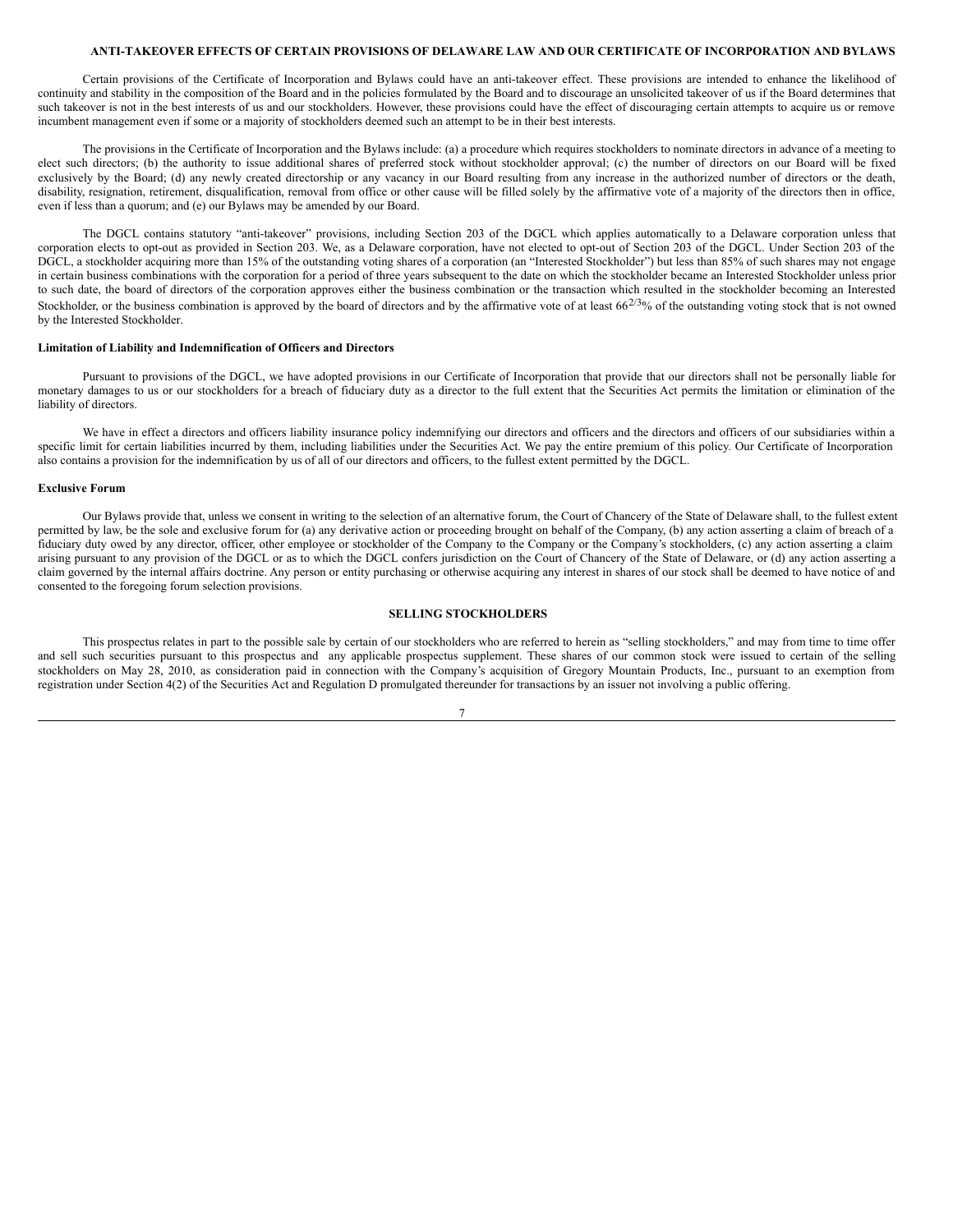The applicable prospectus supplement will set forth the name of each of the selling stockholders, the amount of our common stock owned by each selling stockholder prior to the offering, the number of shares of our common stock to be offered by each selling stockholder and the amount of our common stock to be owned by each selling stockholder after completion of the offering. The applicable prospectus supplement will also disclose whether any of the selling stockholders has held any position or office with, has been employed by or otherwise has had a material relationship with us (or any of our predecessors or affiliates) during the three years prior to the date of such prospectus supplement.

# <span id="page-12-0"></span>**PLAN OF DISTRIBUTION**

We and any selling stockholder may sell securities in any of three ways (or in any combination) from time to time:

- through underwriters or dealers;
- directly to a limited number of purchasers or to a single purchaser; or
- through agents.

The applicable prospectus supplement will set forth the terms of the offering of such securities, including:

- the name or names of any underwriters, dealers or agents and the amounts of securities underwritten or purchased by each of them; and
- the public offering price of the securities and the proceeds to us and any discounts, commissions or concessions allowed or reallowed or paid to dealers.

Any public offering price and any discounts or concessions allowed or reallowed or paid to dealers may be changed from time to time.

We and any selling stockholder may effect the distribution of the securities from time to time in one or more transactions either:

- at a fixed price or at prices that may be changed;
- at market prices prevailing at the time of sale;
- at prices relating to such prevailing market prices; or
- at negotiated prices.

If underwriters are used in the sale of any securities, the securities will be acquired by the underwriters for their own account and may be resold from time to time in one or more transactions, including negotiated transactions, at a fixed public offering price or at varying prices determined at the time of sale. The securities may be either offered to the public through underwriting syndicates represented by managing underwriters, or directly by underwriters. Generally, the underwriters' obligations to purchase the securities will be subject to certain conditions precedent. The underwriters will be obligated to purchase all of the securities if they purchase any of the securities (other than any securities purchased upon exercise of any option to purchase additional securities).

Any selling stockholders, where applicable, may also resell all or a portion of their shares of our common stock in transactions exempt from the registration requirements of the Securities Act in reliance upon Rule 144 under the Securities Act provided they meet the criteria and conform to the requirements of that rule, Section 4(1) of the Securities Act or other applicable exemptions, regardless of whether the securities are covered by the registration statement of which this prospectus forms a part.

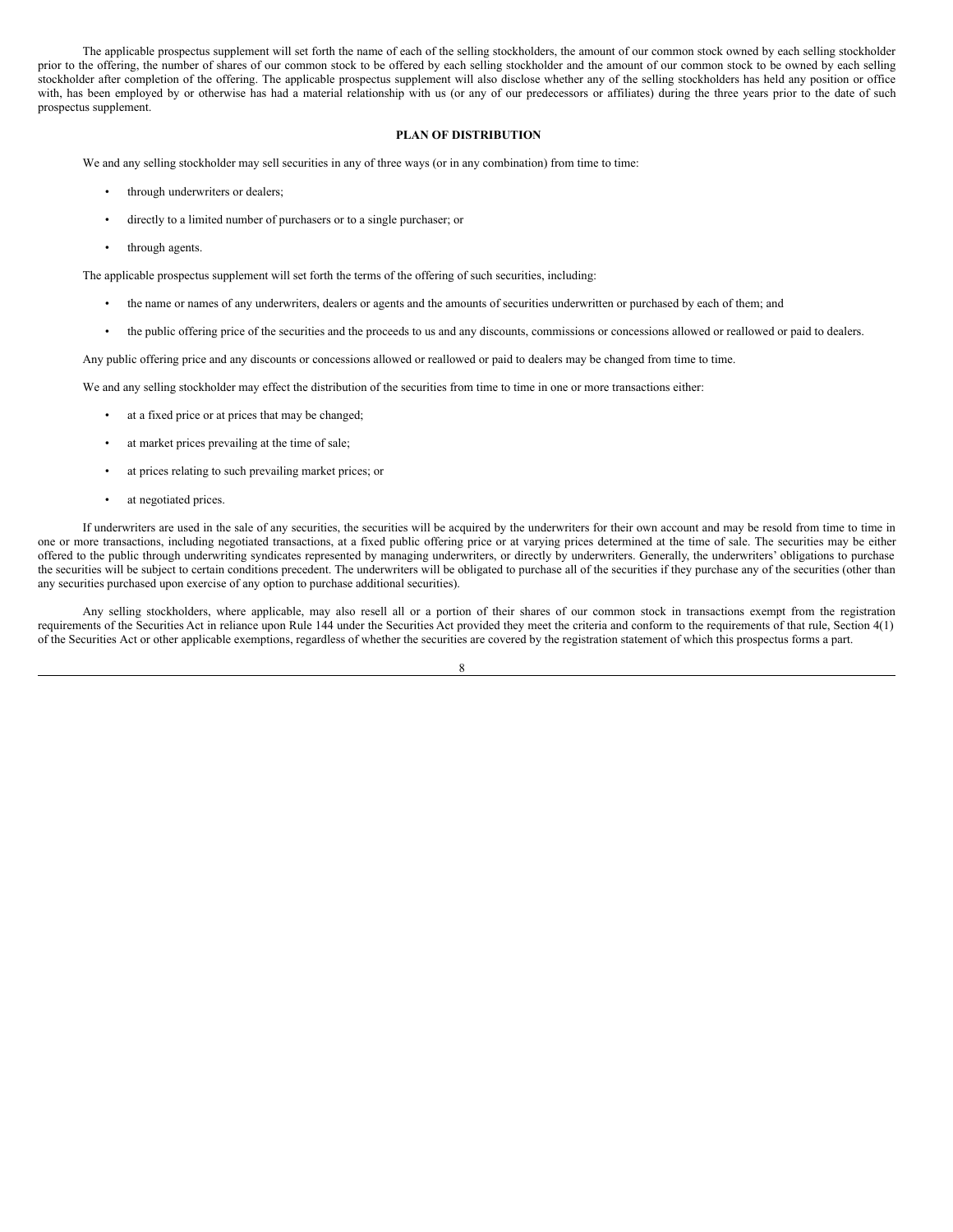We and any selling stockholder may sell the securities through agents from time to time. The applicable prospectus supplement will name any agent involved in the offer or sale of the securities and any commissions paid to them. Generally, any agent will be acting on a best efforts basis for the period of its appointment. In addition, we or any selling stockholder may enter into derivative, sale or forward sale transactions with third parties, or sell securities not covered by this prospectus to third parties in privately negotiated transactions. If the applicable prospectus supplement indicates, in connection with such a transaction, the third parties may, pursuant to this prospectus and the applicable prospectus supplement, sell securities covered by this prospectus and the applicable prospectus supplement. If so, a third party may use securities borrowed from us or others to settle such sales and may use securities received from us, any selling stockholder or others to settle those sales to close out any related short positions. The third party in such sale transactions will be an underwriter and will be identified in the applicable prospectus supplement (or a post-effective amendment). We and any selling stockholder may also loan or pledge securities covered by this prospectus and the applicable prospectus supplement to third parties, who may sell the loaned securities or, in an event of default in the case of a pledge, sell the pledged securities pursuant to this prospectus and the applicable prospectus supplement. We may also sell the securities directly, in which event, no underwriters or agents will be involved.

Any selling stockholders, underwriters, broker-dealers and agents that participate in the distribution of the securities may be deemed to be "underwriters" as defined in the Securities Act. Any commissions paid or any discounts or concessions allowed to any such persons, and any profits they receive on resale of the securities, may be deemed to be underwriting discounts and commissions under the Securities Act. Additionally, because selling stockholders may be deemed to be "underwriters" within the meaning of Section 2(11) of the Securities Act, selling stockholders may be subject to the prospectus delivery requirements of the Securities Act.

Agents, underwriters and dealers may be entitled under relevant agreements with us or any selling stockholder to indemnification by us against certain liabilities, including liabilities under the Securities Act, or to contribution with respect to payments which such agents, underwriters and dealers may be required to make in respect thereof. The terms and conditions of any indemnification or contribution will be described in the applicable prospectus supplement. We may pay any or all expenses incurred with respect to the registration of the shares of common stock owned by any selling stockholders, other than underwriting fees, discounts or commissions, which will be borne by the selling stockholders.

Underwriters, broker-dealers or agents may receive compensation in the form of commissions, discounts or concessions from us or any selling stockholder. Underwriters, broker-dealers or agents may also receive compensation from the purchasers of securities for whom they act as agents or to whom they sell as principals, or both. Compensation as to a particular underwriter, broker-dealer or agent might be in excess of customary commissions and will be in amounts to be negotiated in connection with transactions involving securities. In effecting sales, broker-dealers engaged by us or any selling stockholder may arrange for other broker-dealers to participate in the resales. Maximum compensation to any underwriters, dealers or agents will not exceed any applicable FINRA limitations.

Underwriters or agents may purchase and sell the securities in the open market. These transactions may include over-allotments, stabilizing transactions, syndicate covering transactions and penalty bids. Over-allotments involves sales in excess of the offering size, which creates a short position. Stabilizing transactions consist of bids or purchases for the purpose of preventing or retarding a decline in the market price of the securities and are permitted so long as the stabilizing bids do not exceed a specified maximum. Syndicate covering transactions involve the placing of any bid on behalf of the underwriting syndicate or the effecting of any purchase to reduce a short position created in connection with an offering. The underwriters or agents also may impose a penalty bid, which permits them to reclaim selling concessions allowed to syndicate members or certain dealers if they repurchase the securities in stabilizing or covering transactions. These activities may stabilize, maintain or otherwise affect the market price of the securities, which may be higher than the price that might otherwise prevail in the open market. These activities, if begun, may be discontinued at any time. These transactions may be effected on any exchange on which the securities are traded, in the over-the-counter market or otherwise.

We may sell the securities directly. In that event, no underwriters or agents would be involved. We may also sell the securities through agents designated from time to time. In the prospectus supplement, we will name any agent involved in the offer or sale of the securities, and we will describe any commissions payable by us to the agent. Unless we inform you otherwise in the prospectus supplement, any agent will agree to use its reasonable best efforts to solicit purchases for the period of its appointment.

 $\overline{Q}$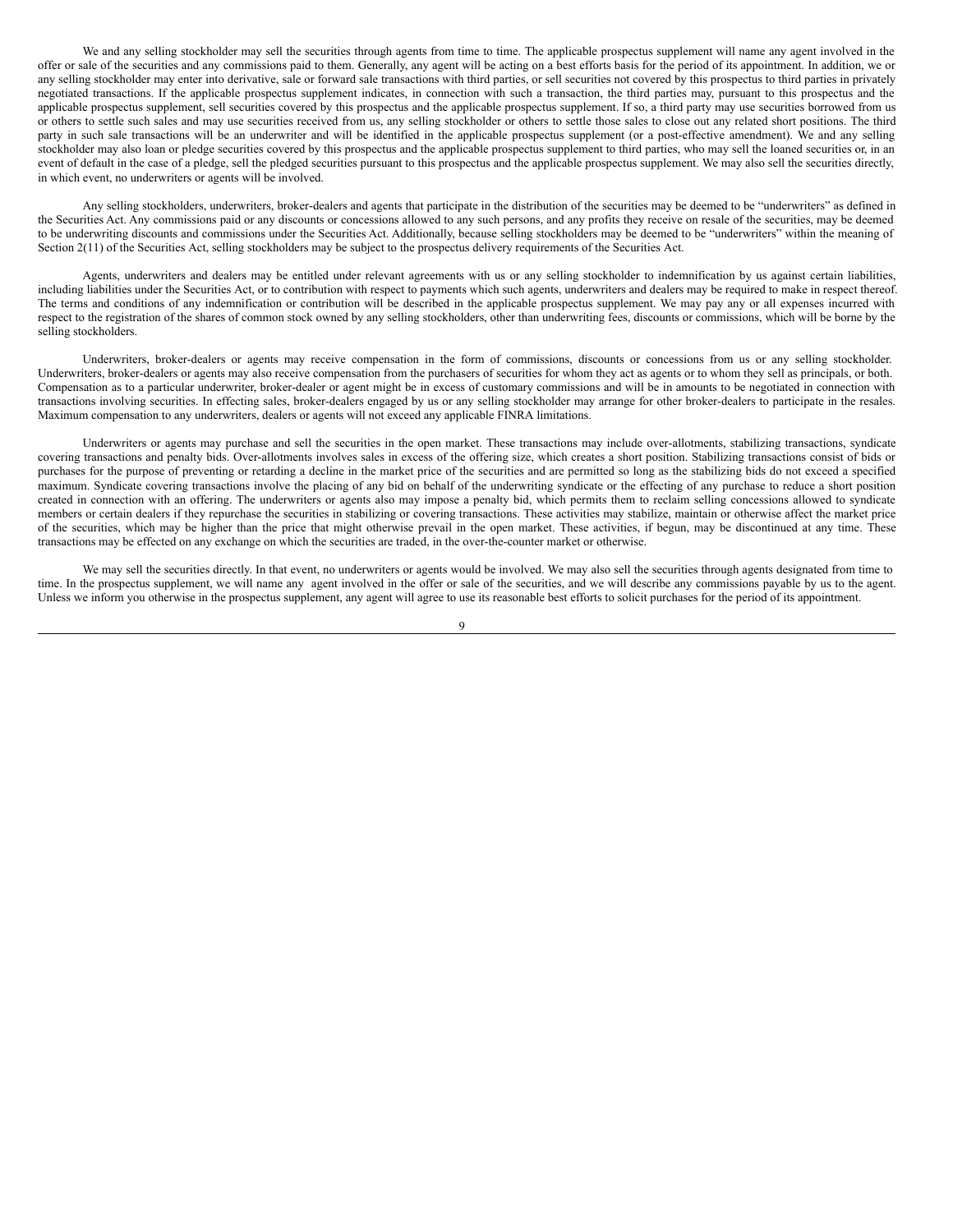Agents and underwriters may be entitled to indemnification by us against certain civil liabilities, including liabilities under the Securities Act, or to contribution with respect to payments which the agents or underwriters may be required to make in respect thereof.

Agents and underwriters may be customers of, engage in transactions with, or perform services for us or the selling stockholders in the ordinary course of business.

The specific terms of any lock-up provisions in respect of any given offering of common stock will be described in the applicable prospectus supplement.

The place and time of delivery for securities will be set forth in the accompanying prospectus supplement for such securities.

# <span id="page-14-0"></span>**WHERE YOU CAN FIND MORE INFORMATION**

We are subject to the informational requirements of the Securities Exchange Act of 1934, as amended (the "Exchange Act"), and in accordance therewith we are required to file periodic reports, proxy statements and other information with the SEC. Such reports, proxy statements and other information filed by us can be inspected and copied at the Commission's Public Reference Room located at 100 F Street, N.E. Washington, D.C. 20549, at the prescribed rates. The SEC also maintains a site on the World Wide Web that contains reports, proxy and information statements and other information regarding registrants that file electronically. The address of such site is http://www.sec.gov. Please call 1-800-SEC-0330 for further information on the operation of the SEC's Public Reference Room.

Our common stock is traded on the Nasdaq Global Select Market under the symbol "CLAR." Certain materials filed by us may be inspected at the NASDAQ Stock Market, One Liberty Plaza, 165 Broadway, New York, NY 10006.

This prospectus omits certain information that is contained in the registration statement on file with the SEC, of which this prospectus is a part. For further information with respect to us and our securities, reference is made to the registration statement, including the exhibits incorporated therein by reference or filed therewith. Statements herein contained concerning the provisions of any document are not necessarily complete and, in each instance, reference is made to the copy of such document filed as an exhibit or incorporated by reference to the registration statement. Each such statement is qualified in its entirety by such reference. The registration statement and the exhibits may be inspected without charge at the offices of the SEC or copies thereof obtained at prescribed rates from the public reference section of the SEC at the addresses set forth above.

#### <span id="page-14-1"></span>**INCORPORATION OF CERTAIN DOCUMENTS BY REFERENCE**

The SEC allows us to "incorporate by reference" information from other documents that we file with it, which means that we can disclose important information to you by referring you to those documents. The information incorporated by reference is considered to be part of this prospectus. Information in this prospectus supersedes information incorporated by reference that we filed with the SEC prior to the date of this prospectus, while information that we file later with the SEC will automatically update and supersede the information in this prospectus. We incorporate by reference into this prospectus and the registration statement of which this prospectus is a part the information or documents listed below that we have filed with the SEC (Commission File No. 001-34767):

• our Annual Report on Form 10-K for the year ended [December](http://www.sec.gov/ix?doc=/Archives/edgar/data/913277/000110465921033312/clar-20201231x10k.htm) 31, 2020, filed with the SEC on March 8, 2021;